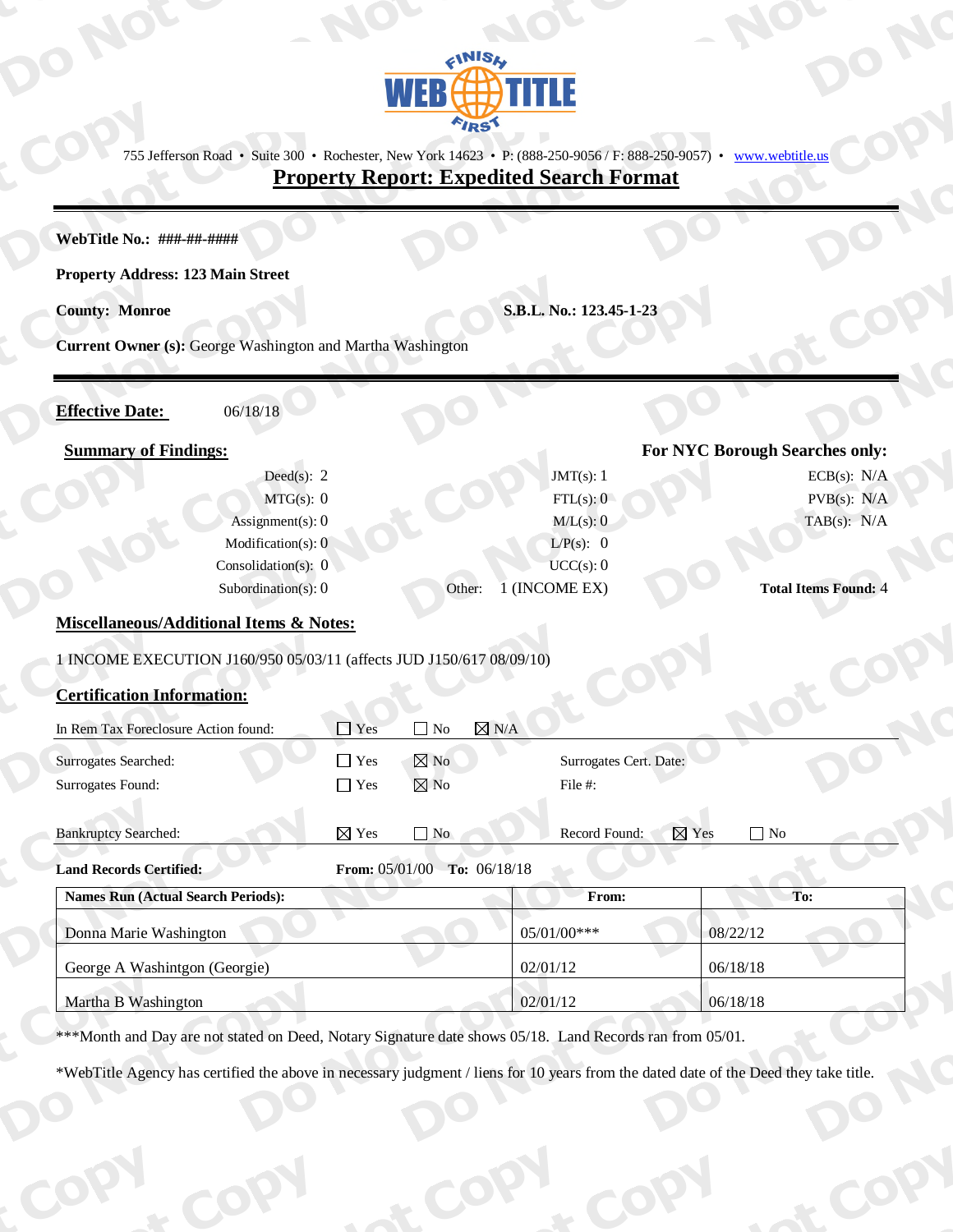

NC

JOY

NC

NC

NC

NO

NO

NOT

 $\zeta$ 

D

 $\epsilon^2$ 

NOt

COPY

755 Jefferson Road · Suite 300 · Rochester, New York 14623 · P: (888-250-9056 / F: 888-250-9057) · www.webtitle.us

## **ADDITIONAL NAMES RUN**

| <b>Names Run (Actual Search Periods):</b> | From: | To: |
|-------------------------------------------|-------|-----|
|                                           |       |     |
|                                           |       |     |
|                                           |       |     |
|                                           |       |     |
|                                           |       |     |
|                                           |       |     |
|                                           |       |     |
|                                           |       |     |
|                                           |       |     |
|                                           |       |     |

\*WebTitle Agency has certified the above in necessary judgment / liens for 10 years from the dated date of the Deed they take title.

Not

Not

CO

 $\mathbf{R}$ 

NOT

NO

 $\sim$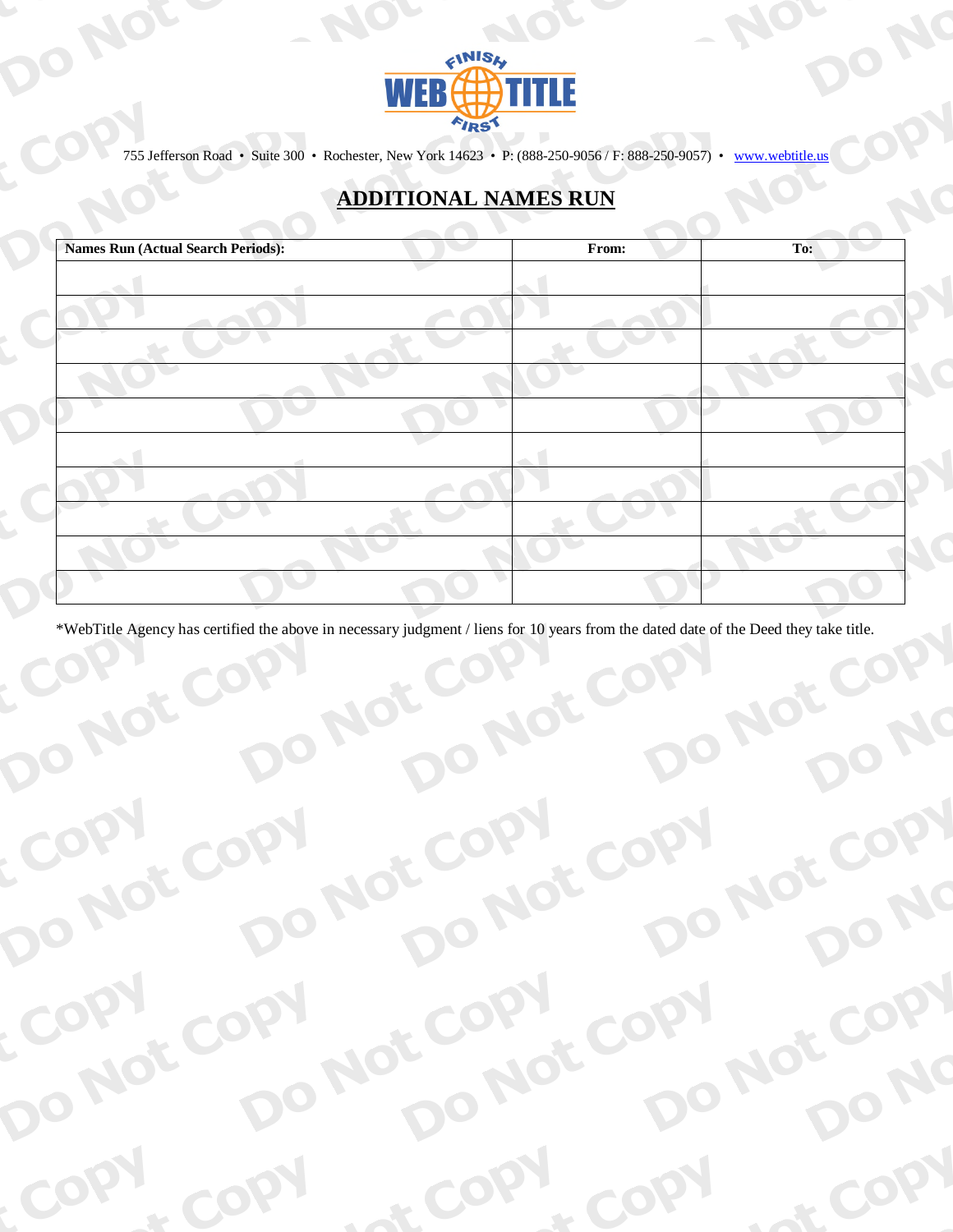

755 Jefferson Road · Suite 300 · Rochester, New York 14623 · P: (888-250-9056 / F: 888-250-9057) · www.webtitle.us

#### **DEEDS**

#### **Current Deed:**

Life Use:  $\Box$  Y/  $\boxtimes$  N Rec: 08/22/12 Book/Page:2382/305 Type: Quit Claim Deed Dated: 02/01/12 Grantor: Donna Marie Washington, a single person Grantee: George A Washington Martha B Washington, a married couple Notes:

#### **Prior Deeds:**

Life Use:  $\Box$  Y/  $\boxtimes$  N Rec: 07/05/00 Liber/Page: 1932/614 **Type: Warranty Deed** Dated:  $/$   $/$  00 Grantor: ABC Mortgage Company Grantee: Donna Marie Washington Notes:

### MORTGAGES/ASSIGNMENTS/AGREEMENTS

NO

#### **NO OPEN MORTGAGES**